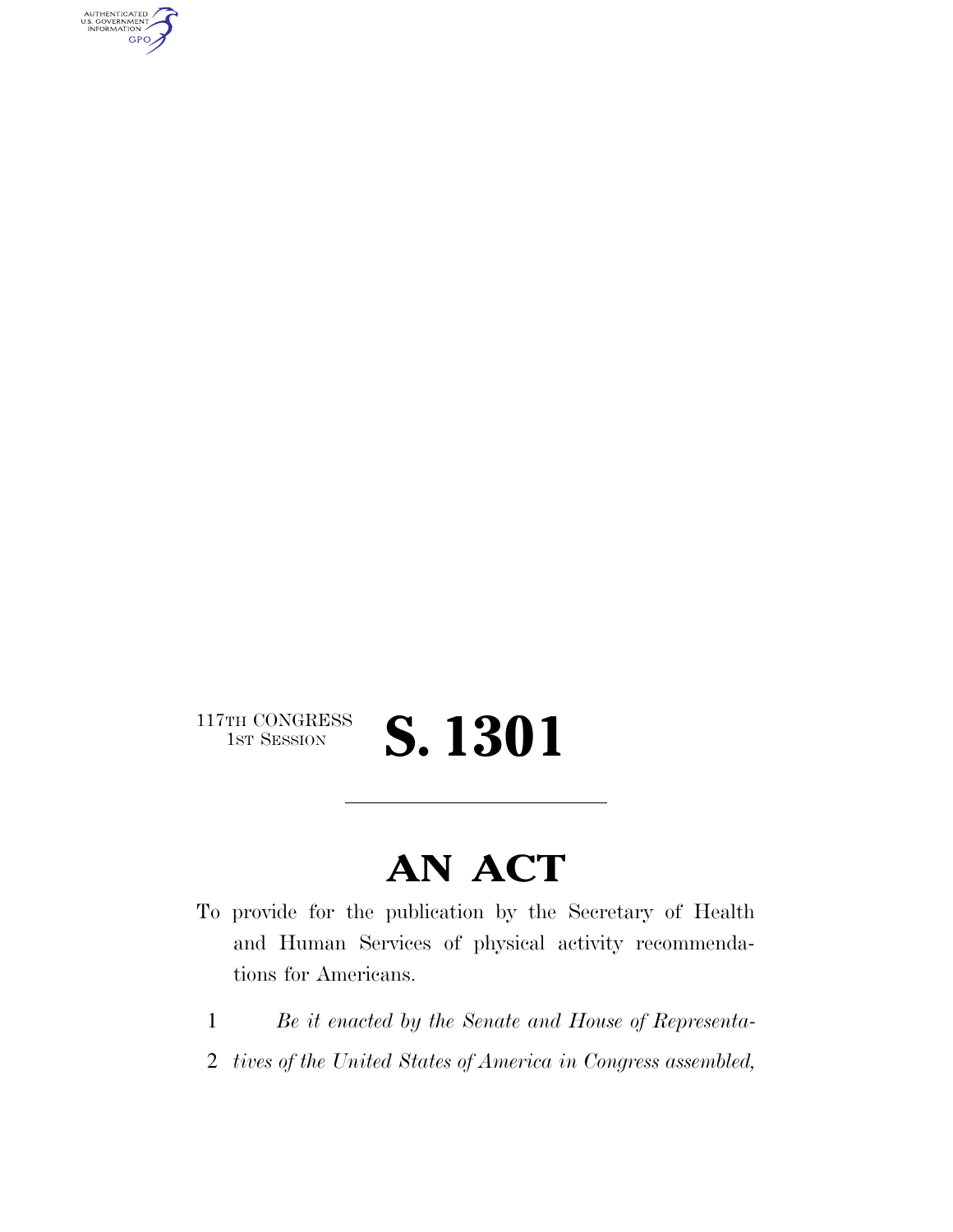## **SECTION 1. SHORT TITLE.**

 This Act may be cited as the ''Promoting Physical Activity for Americans Act''.

## **SEC. 2. PHYSICAL ACTIVITY RECOMMENDATIONS FOR AMERICANS.**

(a) REPORTS.—

 (1) IN GENERAL.—Not later than December 31, 2028, and at least every 10 years thereafter, the Secretary of Health and Human Services (referred to in this section as the ''Secretary'') shall publish a report that provides physical activity recommenda- tions for the people of the United States. Each such report shall contain physical activity information and recommendations for consideration and use by the general public, and shall be considered, as applicable and appropriate, by relevant Federal agencies in car-rying out relevant Federal health programs.

 (2) BASIS OF RECOMMENDATIONS.—The infor- mation contained in each report required under paragraph (1) shall be based on the most current evidence-based scientific and medical knowledge at 22 the time the report is prepared, and shall include ad- ditional recommendations for population subgroups, such as children or individuals with disabilities, in- cluding information regarding engagement in appro-priate physical activity and avoiding inactivity.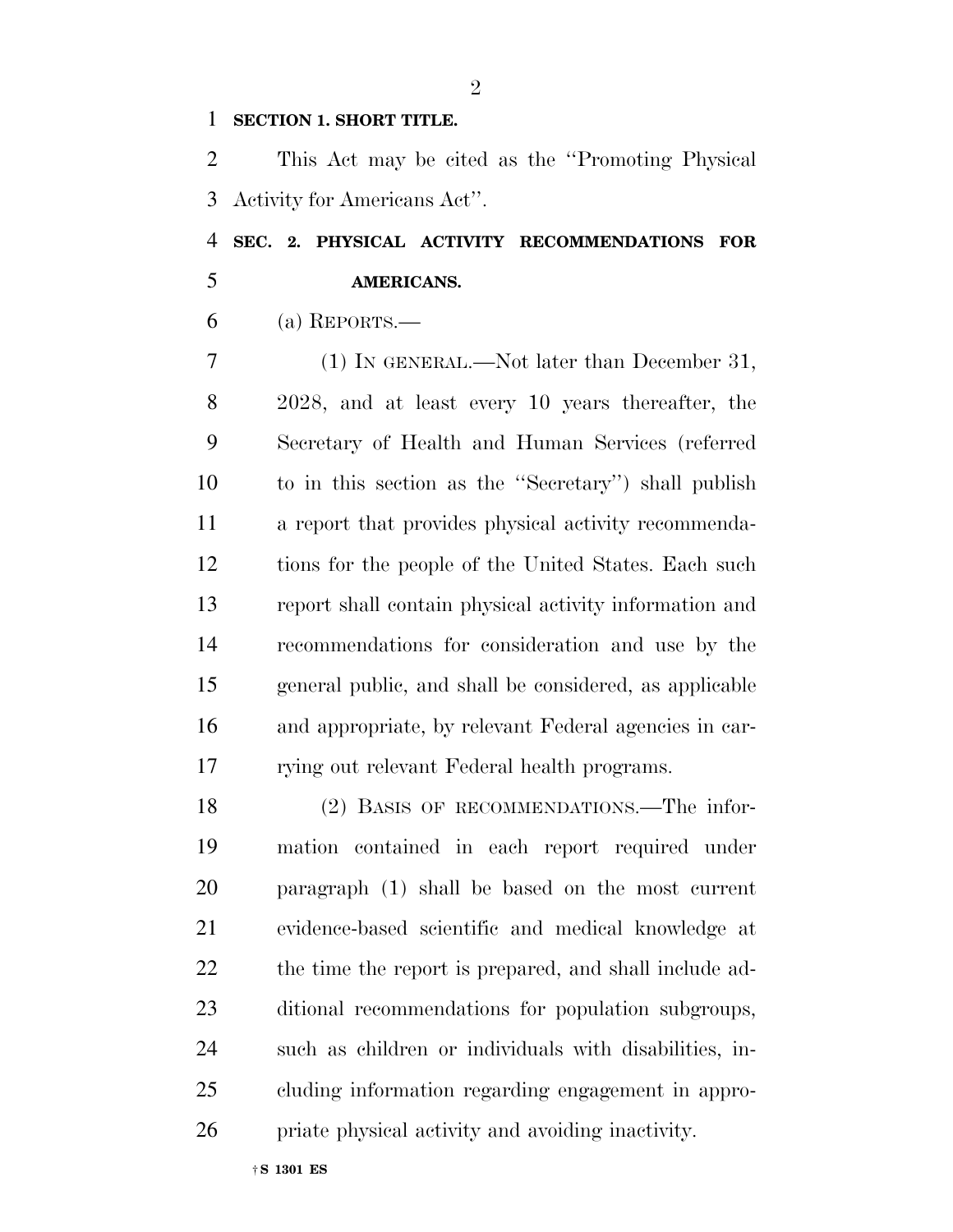(3) UPDATE REPORTS.—Not later than 5 years after the publication of the first report under para- graph (1), and at least every 10 years thereafter, the Secretary shall publish an updated report detailing evidence-based practices and highlighting continuing issues with respect to physical activity. The contents of reports under this paragraph may focus on a par- ticular group, subsection, or other division of the general public or on a particular issue relating to physical activity.

 (b) INTERACTION WITH OTHER RECOMMENDA- TIONS.—Federal agencies proposing to issue physical ac- tivity recommendations that differ from the recommenda- tions in the most recent report published under subsection (a)(1) shall, as applicable and appropriate, take into con- sideration the recommendations provided through reports issued under this Act.

 (c) EXISTING AUTHORITY NOT AFFECTED.—This section is not intended to limit the support of biomedical research by any Federal agency or to limit the presen- tation or communication of scientific or medical findings or review of such findings by any Federal agency.

 (d) LIMITATION.—Notwithstanding any other provi-sion of this Act, no physical fitness standard established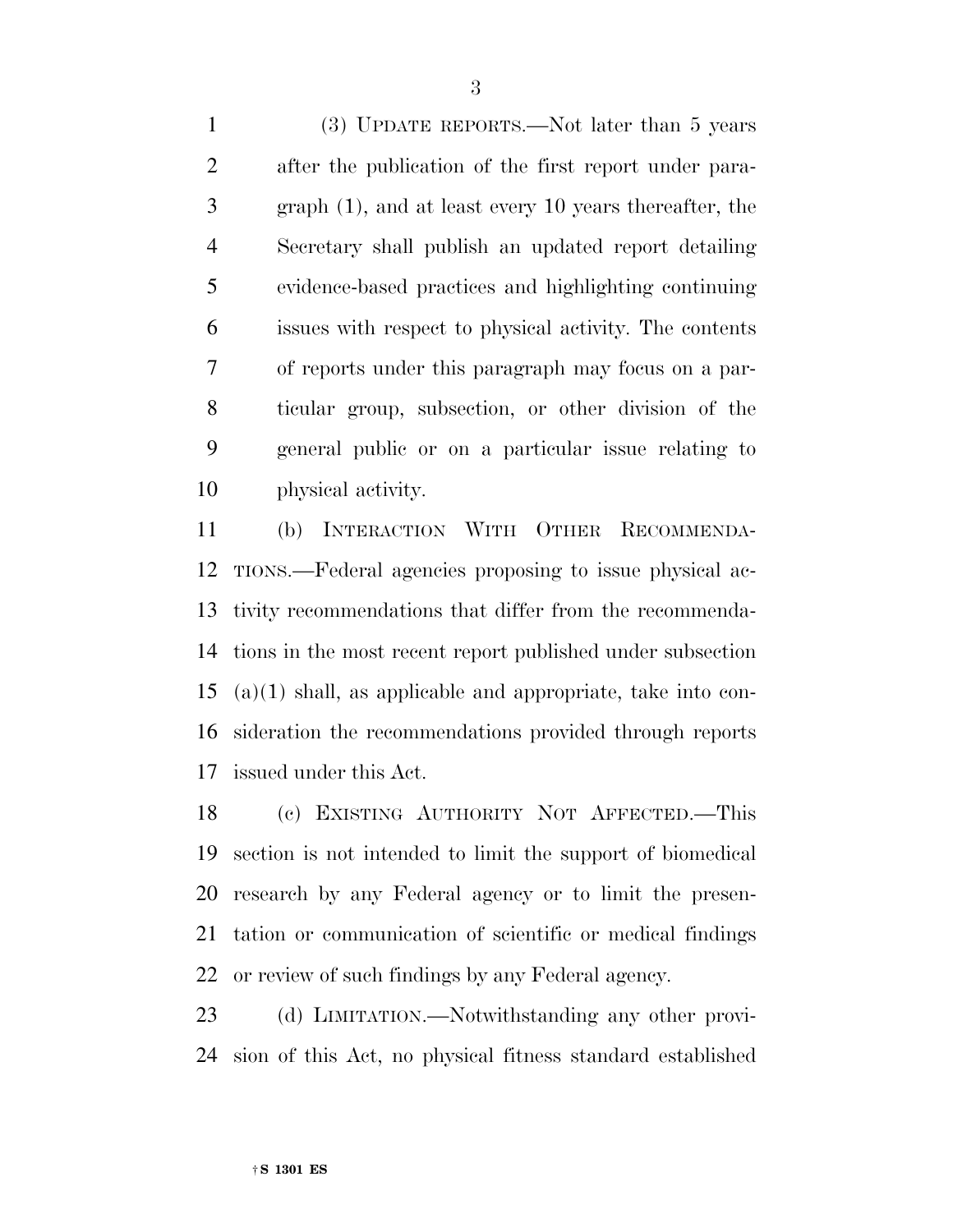- 1 under this Act shall be binding on any individual as a mat-
- 2 ter of Federal law or regulation.

Passed the Senate July 30, 2021.

Attest:

*Secretary.*